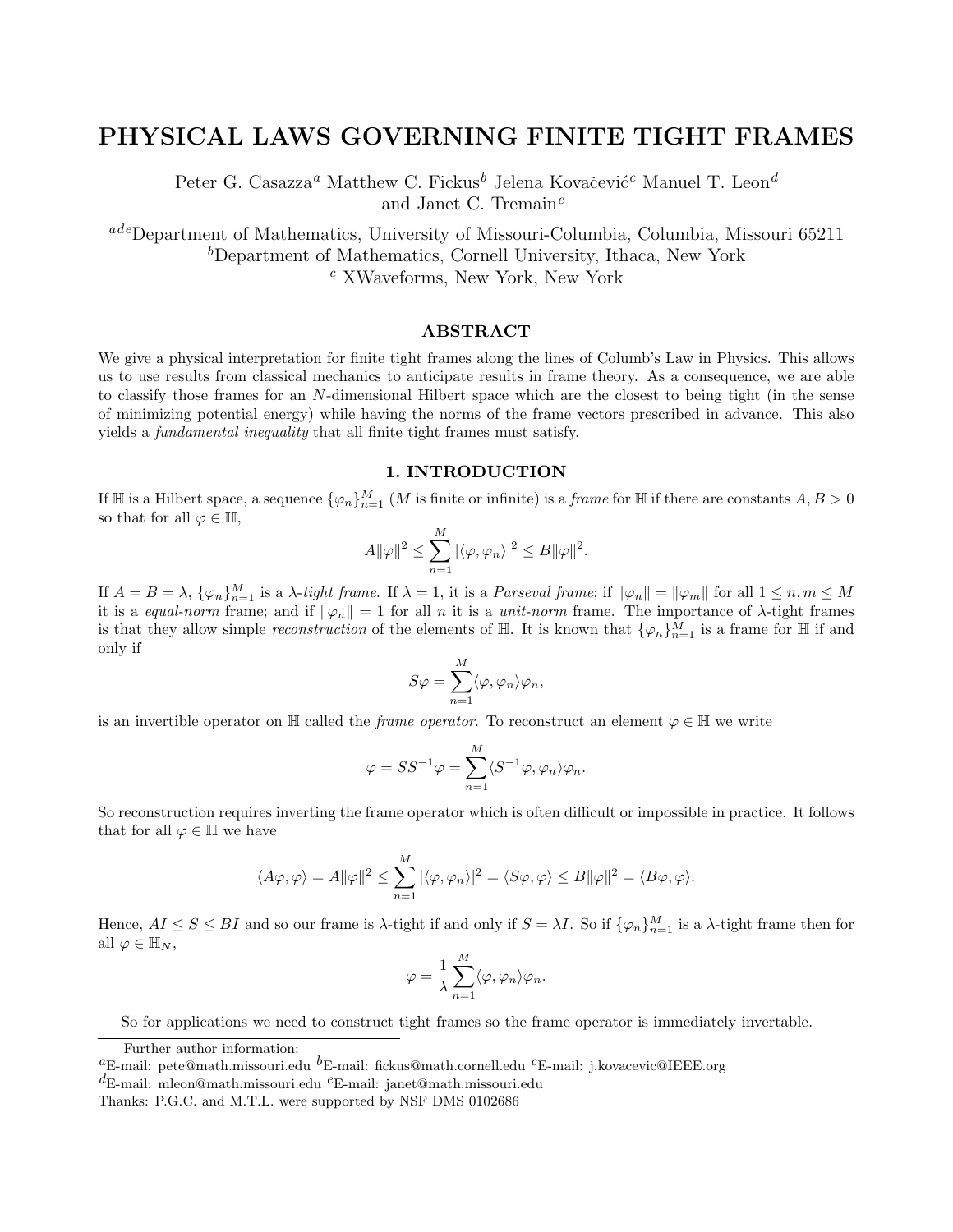## **2. COLUMB'S LAW AND THE FRAME FORCE**

The authors of<sup>2</sup> investigated the common notions of what it means to equally distribute a collection of electrons upon a conductive spherical shell. Physically, in the absence of external forces the charged particles will repel each other according to the inverse-square Columb force law

$$
CF(\phi_m, \phi_n) = \frac{\phi_m - \phi_n}{\|\phi_m - \phi_n\|^3}.
$$

Intuitively, the corresponding optimal arrangements are those which minimize the internal pressure of the points upon each other. Specifically, given M distinct electrons located at points  $\{\phi_m\}_{m=1}^M$ , one seeks to minimize the total corresponding potential energy of the system,

$$
CP(\{\phi_m\}_{m=1}^M) = \sum_{m=1}^M \sum_{n \neq m} \frac{1}{\|\phi_m - \phi_n\|}.
$$

And though only a global minimizer corresponds to true equidistribution in this context, local minimizers are also of physical interest, in that they correspond to collections of points in equilibrium.

It is known that local minimizers of potential energy need not be global minimizers. For example, a dodecahedron inscribed in a sphere is a local minimizer of potential energy while there are different configurations with smaller total potential energy.

In,<sup>1</sup> Benedetto and Fickus defined a central force between real unit norm vectors  $\phi_m$  and  $\phi_n$  (called the frame force) by

$$
FF(\phi_m, \phi_n) = 2\langle \phi_m, \phi_n \rangle (\phi_m - \phi_n).
$$

The important point here is that the frame force for orthogonal vectors is 0. Also, vectors having an acute angle between them are repelling while vectors having an obtuse angle are attracting. So "charged particles" under the frame force are trying to reach equilibrium by becoming as orthogonal as possible. There are some other unnatural aspects to the frame force. For one, it needs a universal reference point—a fixed origin. Also, the force field generated by a point is not conservative. That is, the work required to get from one point to another depends upon the particular path taken. However (and this is all we need for our applications) the frame force is conservative when the points are constricted to lie on a sphere.

## **3. THE FRAME POTENTIAL**

Since we need our vectors to lie on possibly different spheres, we need a corresponding weighted frame force (potential). This makes the physical systems much more difficult to understand intuitively. That is, visualizing the movements of M charged particles restricted to M concentric spheres can challenge the imagination. However, this can be greatly simplified by "projecting" the dynamics down onto the unit sphere.

Consider two points, each of whose movement is restricted to a sphere of a given, yet arbitrary radius. That is, given  $a_m, a_n > 0$ , consider  $\phi_m$  with  $\|\phi_m\| = a_m$  and  $\phi_n$  with  $\|\phi_n\| = a_n$ . Note that

$$
\begin{array}{rcl}\n\|\phi_m-\phi_n\|^2&=&\|\phi_m\|^2-2\langle\phi_m,\phi_n\rangle+\|\phi_n\|^2,\\
&=&a_m^2-2\langle\phi_m,\phi_n\rangle+a_n^2,\n\end{array}
$$

and so we may rewrite the frame force between these points as

$$
FF(\phi_m, \phi_n) = 2\langle \phi_m, \phi_n \rangle (\phi_m - \phi_n),
$$
  
= 
$$
(a_m^2 + a_n^2 - ||\phi_m - \phi_n||^2)(\phi_m - \phi_n).
$$

As in the Columb case, the pairwise potential between these points may be found by integrating the "magnitude" of this central force,

$$
p(x) = -\int (a_m^2 + a_n^2 - x^2)xdx = \frac{1}{4}x^2[x^2 - 2(a_m^2 + a_n^2)],
$$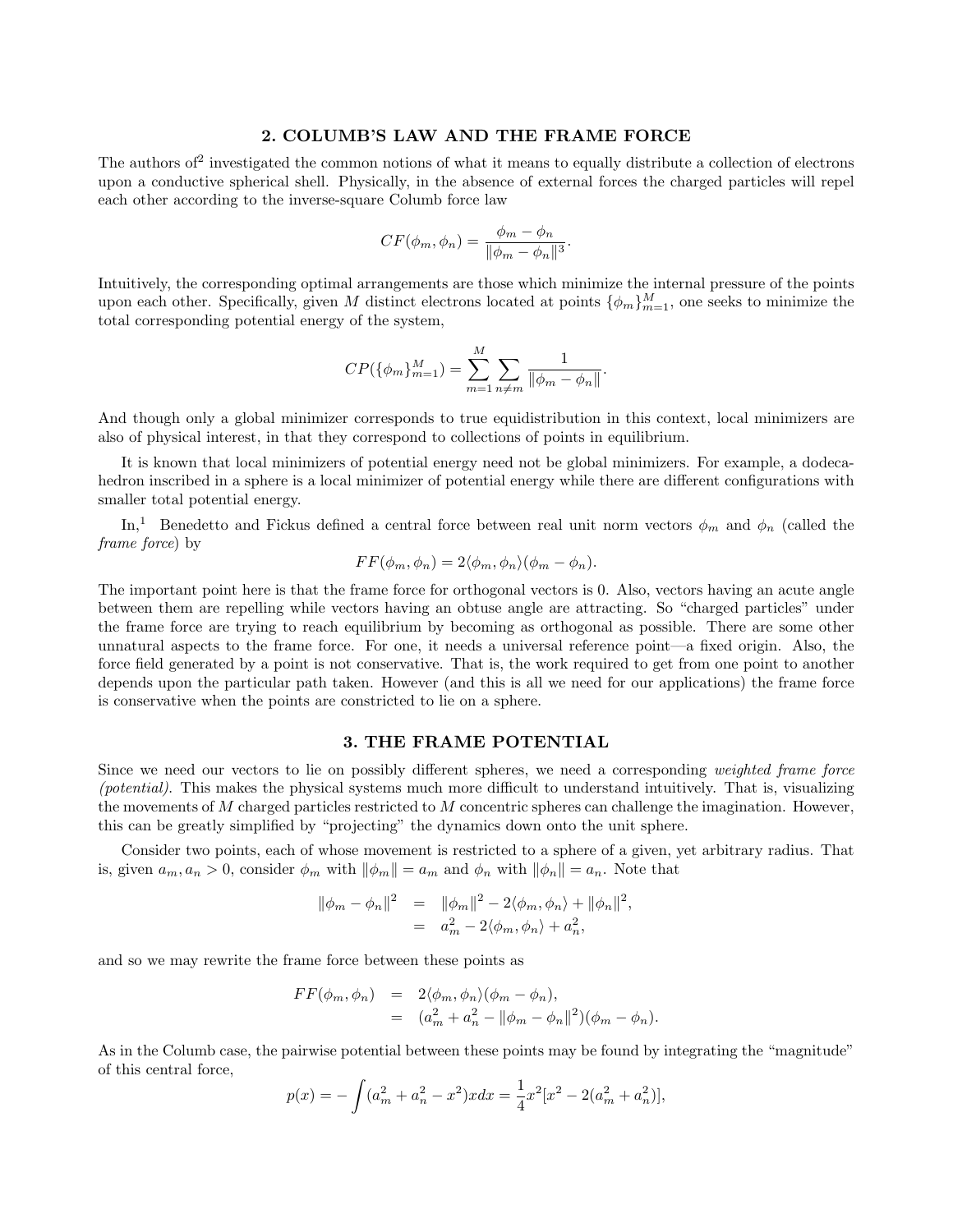and evaluating at  $x = ||\phi_m - \phi_n||$ ,

$$
P(\phi_m, \phi_n) = p(||\phi_m - \phi_n||) = \langle \phi_m, \phi_n \rangle^2 - \frac{1}{4}(a_m^2 + a_n^2)^2.
$$

The total potential contained within the physical system is the sum of all pairwise potentials,

$$
TP(\{\phi_m\}_{m=1}^M)=\sum_{m,n}|\langle\phi_m,\phi_n\rangle|^2-\frac{1}{4}\sum_{m,n}(a_m^2+a_n^2)^2
$$

However, we may disregard the additive constant, as it has no physical significance. This then leads to the frame potential definition of Benedetto and Fickus.<sup>1</sup>

**Definition 3.1.** The frame potential of a sequence  $\{\phi_m\}_{m=1}^M \subseteq \mathbb{H}_N$  is

$$
FP(\{\phi_m\}_{m=1}^M) = \sum_{m=1}^M \sum_{n=1}^M |\langle \phi_m, \phi_n \rangle|^2.
$$

**Remark 3.2.** Given two sequences  $\{\phi_m\}_{m=1}^M$  and  $\{\psi_m\}_{m=1}^M$  in  $\mathbb{R}^N$  with  $\|\phi_m\| = a_m = \|\psi_m\|$  for all m,  $FP({\{\psi_m\}}_{m=1}^M) - FP({\{\phi_m\}}_{m=1}^M)$  is the work required to transform  ${\{\phi_m\}}_{m=1}^M$  into  ${\{\psi_m\}}_{m=1}^M$  while remaining on the spheres of radii  $\{a_m\}_{m=1}^M$ .

The frame potential is measuring how close a frame is to being orthogonal.

For any frame  $\{\varphi_n\}_{n=1}^M$  for  $\mathbb{H}_N$  with frame bounds  $A, B$ , and frame operator S we have

$$
A\|\varphi_n\|^2 \leq \sum_{m=1}^M |\langle \varphi_n, \varphi_m \rangle|^2 \leq B\|\varphi_n\|^2.
$$

Hence,

$$
A\sum_{n=1}^{M} \|\varphi_n\|^2 \le FP(\{\varphi_n\}_{n=1}^M) \le B\sum_{n=1}^{M} \|\varphi\|^2.
$$

It is known that

$$
\text{Trace}S = \sum_{n=1}^{M} ||\varphi_n||^2.
$$

In particular:

$$
A\text{Trace}S \leq FP(\{\varphi_n\}_{n=1}^M) \leq B\text{Trace}S.
$$

For a tight frame,  $S = AI$  so Trace  $S = NA$  and

$$
FP(\{\varphi_n\}_{n=1}^M) = NA^2.
$$

So for a Parseval frame (and hence for an orthonormal basis)

$$
FP(\{\varphi_n\}_{n=1}^M) = N.
$$

## **4. MINIMIZERS OF THE FRAME POTENTIAL**

The frame potential is measuring how close a frame is to being orthogonal. In particular, we will see that if  $\mathcal F$  is the family of frames with lower frame bound  $\lambda$  then the  $\lambda$ -tight frames are the minimizers of the frame potential over  $\mathcal F$ . This theorem gives us a way to identify tight frames. i.e. They are the minimizers of the frame potential on certain families of frames. Our goal is to identify those families of frames which have minimizers of the frame potential and for which these minimizers must be tight.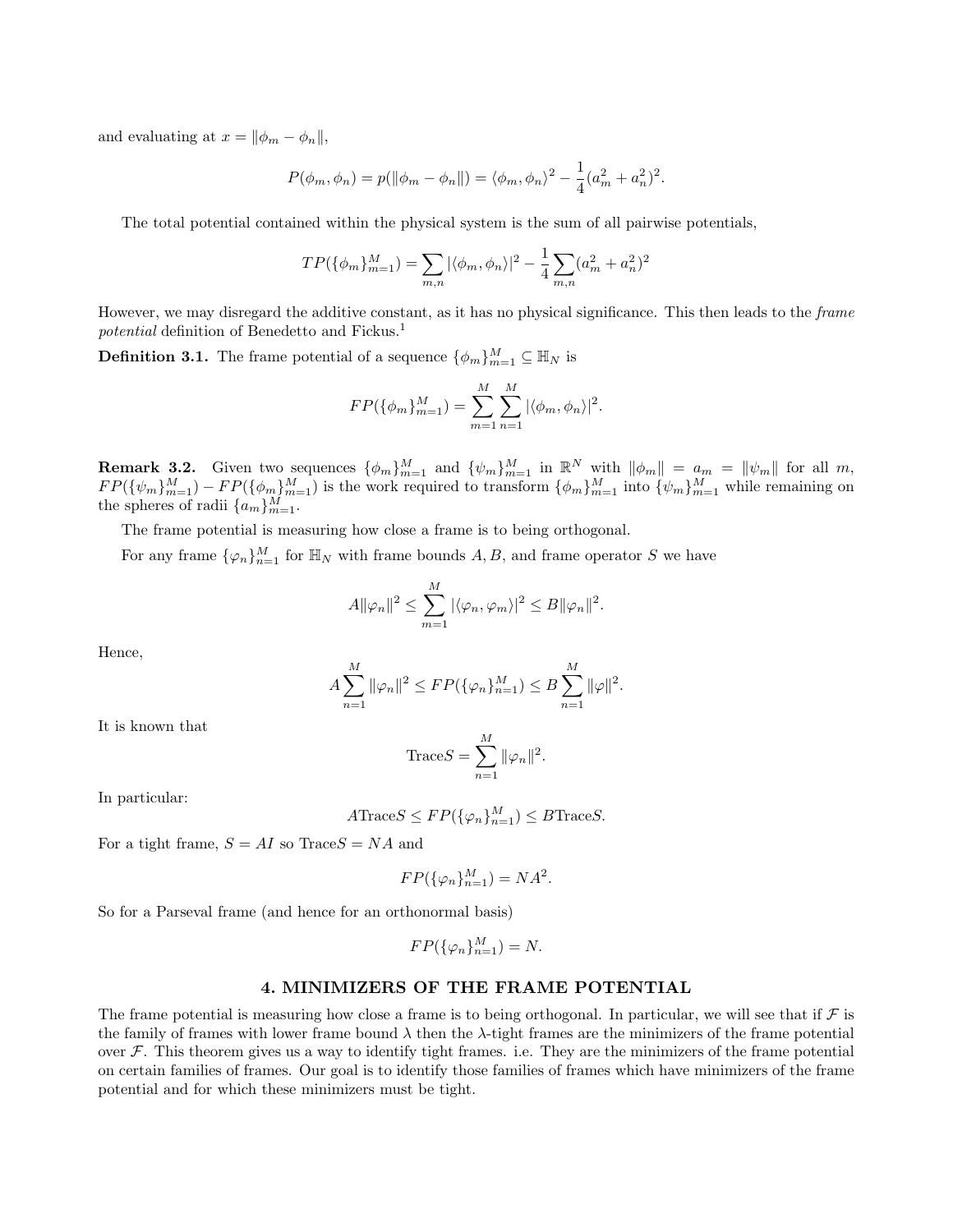The important point here is the fact that the minimizers of the frame potential are tight frames<sup>1</sup> (the proof below is new).

**Proposition 4.1.** Let  $\mathbb{H}_N$  be an N-dimensional Hilbert space,  $0 < \lambda$  and let

$$
W = \left\{ \{ \phi_m \}_{m=1}^M | \sum_{m=1}^M \| \phi_m \|^2 = \lambda \right\}.
$$

- 1. If  $M \leq N$ , the minimum value of the frame potential on W is  $\lambda^2/M$  and the minimizers are orthogonal sequences of vectors all with the same norm  $\sqrt{\lambda/M}$ .
- 2. If  $M \geq N$ , the minimum value of the frame potential on W is  $\lambda^2/N$  and the minimizers are the tight frames with tight frame bound  $\lambda/N$ .

Proof.

1. We compute:

$$
FP(\{\phi_m\}_{m=1}^M) = \sum_{n,m=1}^m |\langle \phi_n, \phi_m \rangle|^2
$$
  
= 
$$
\sum_{m=1}^M \|\phi_m\|^4 + \sum_{n \neq m} |\langle \phi_n, \phi_m \rangle|
$$
  

$$
\geq \sum_{m=1}^M \|\phi_m\|^4.
$$

Since we assumed that  $\sum_{m=1}^{M} \|\phi_m\|^2 = \lambda$  , by a standard application of Lagrange multipliers, the right-hand side of (1) is minimized when

$$
\|\phi_m\|^2 = \|\phi_n\|^2
$$
, for all  $1 \le m, n \le M$ .

In this case  $\|\phi_m\|^2 = \lambda/M$ , for all  $1 \le m \le M$  and so

$$
\sum_{m=1}^{M} \|\phi_m\|^4 = \frac{\lambda^2}{M}.
$$

This minimum is achieved when we have equality in (1), and hence

$$
\sum_{n \neq m} |\langle \phi_n, \phi_m \rangle|^2 = 0,
$$

showing that  $\{\phi_m\}_{m=1}^M$  is an orthogonal sequence.

2. When  $M > N$ , we cannot use the same approach, since we cannot find M mutually orthogonal vectors  $\phi_m$ . By (1), minimizing the frame potential under our constraint means minimizing  $\sum_{n=1}^n \lambda_n^2$  under the constraint  $\sum_{n=1}^{N} \lambda_n = \sum_{m=1}^{M} ||\phi_m||^2 = \lambda$ . Again, a standard application of Lagrange multipliers yields that the minimizers satisfy  $\lambda_n = \lambda/N$ , for all  $1 \le n \le N$ . Hence, the frame operator for  $\{\phi_m\}_{m=1}^M$  is  $(\lambda/N)I$ . That is, a minimizer of the frame potential is a tight frame with the tight frame bound  $\lambda/N$ . Since there always exist such tight frames and these are clearly minimizers of the frame potential, we have the proof.

 $\Box$ 

We have immediately: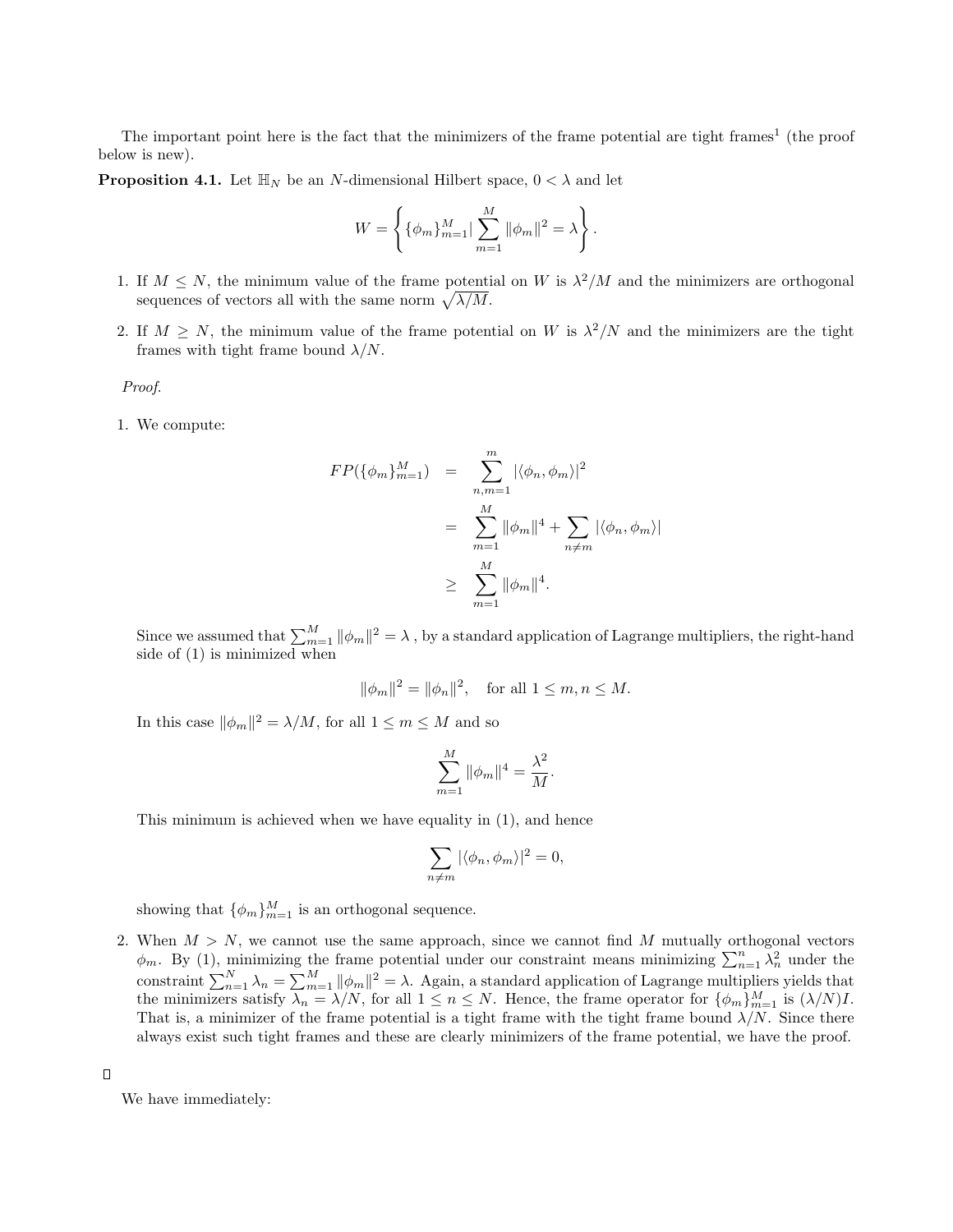**Corollary 4.2.** Given  $\{\phi_m\}_{m=1}^M \subseteq H_N$ ,

$$
FP(\{\phi_m\}) = \sum_{m=1}^{M} \sum_{n=1}^{M} |\langle \phi_n, \phi_m \rangle|^2 \ge \frac{\left(\sum_{m=1}^{M} ||\phi_m||^2\right)^2}{N}
$$

with equality if and only if  $\{\phi_m\}_{m=1}^M$  is a tight frame.

An important result of Benedetto and Fickus<sup>1</sup> is that local minimizers of the frame potential for unit norm frames are also global minimizers. We present here a generalization of this.

**Proposition 4.3.** Let  $\{\varphi_m\}_{m=1}^M$  be a frame for  $\mathbb{H}_N$  with frame operator S and eigenspaces  $\{E_{\lambda_i}\}_{i=1}^L$  and  $\lambda_1 > \lambda_2 > \cdots \lambda_L$ . Define

$$
F:S^{\mathbb{K}^N}\to\mathbb{R},
$$

(where K is either  $\mathbb R$  or  $\mathbb C$ ) by

$$
F(\Phi) = \sum_{m=1}^{M} |\langle \Phi, \phi_m \rangle|^2.
$$

Then the sphere of  $E_{\lambda_L}$  is the set of local minimizers of F. Hence, the local minimizers of F are global minimizers.

Proof. We will do the real case since it is quite illuminating. The complex case follows from the same proof with notational changes. Since F is continuous and non zero and  $\{\varphi_m\}_{m=1}^M$  spans  $\mathbb{K}^N$ , by Lagrange Multipliers, there is a  $\lambda \neq 0$  so that the minimizers of F satisfy:

$$
\nabla F = \lambda \nabla G,
$$

where for  $\Phi = (\Phi_1, \Phi_2 \cdots, \cdots, \Phi_n)$  we have

$$
G(\Phi) = \sum_{i=1}^{N} \Phi_i^2 - 1.
$$

Hence,

$$
\partial_i \lambda G = 2\lambda \Phi_i
$$
, for all  $1 \leq i \leq N$ .

Also,

$$
F(\Phi) = \sum_{m=1}^{M} \left[ \sum_{k=1}^{N} \Phi_k \langle \varphi_m, e_k \rangle \right]^2.
$$

Hence,

$$
\partial_i F = \sum_{m=1}^M 2 \left[ \sum_{k=1}^N \Phi_k \langle \varphi_m, e_k \rangle \right] \langle \varphi_m, e_i \rangle = 2 \sum_{m=1}^M \langle \Phi, \varphi_m \rangle \langle \varphi_m, e_i \rangle.
$$

Finally,

$$
\Phi_i = (2\lambda)^{-1} \sum_{m=1}^M \langle \Phi, \varphi_m \rangle \langle \varphi_m, e_i \rangle = (2\lambda)^{-1} \left\langle \left( \sum_{m=1}^M \langle \Phi, \varphi_m \rangle \varphi_m \right), e_i \right\rangle.
$$

Hence,

$$
\Phi = (2\lambda)^{-1} \sum_{m=1}^{M} \langle \Phi, \varphi_m \rangle \varphi_m.
$$

We now have that a minimizer of F is an eigenvector of S. Next we show that these eigenvectors are all in  $E_{\lambda_L}$ . We proceed by way of contradiction. If  $\Phi$  is a local minimizer of F and  $\Phi \in E_{\lambda_i}$  for some  $1 \leq i \leq L$ , choose  $e_1 \in E_{\lambda_L}$  with  $||e_1|| = 1$ . Fix  $0 < \epsilon < 1$  and let

$$
\Psi = \epsilon \Phi + \sqrt{(1 - \epsilon^2)} e_1.
$$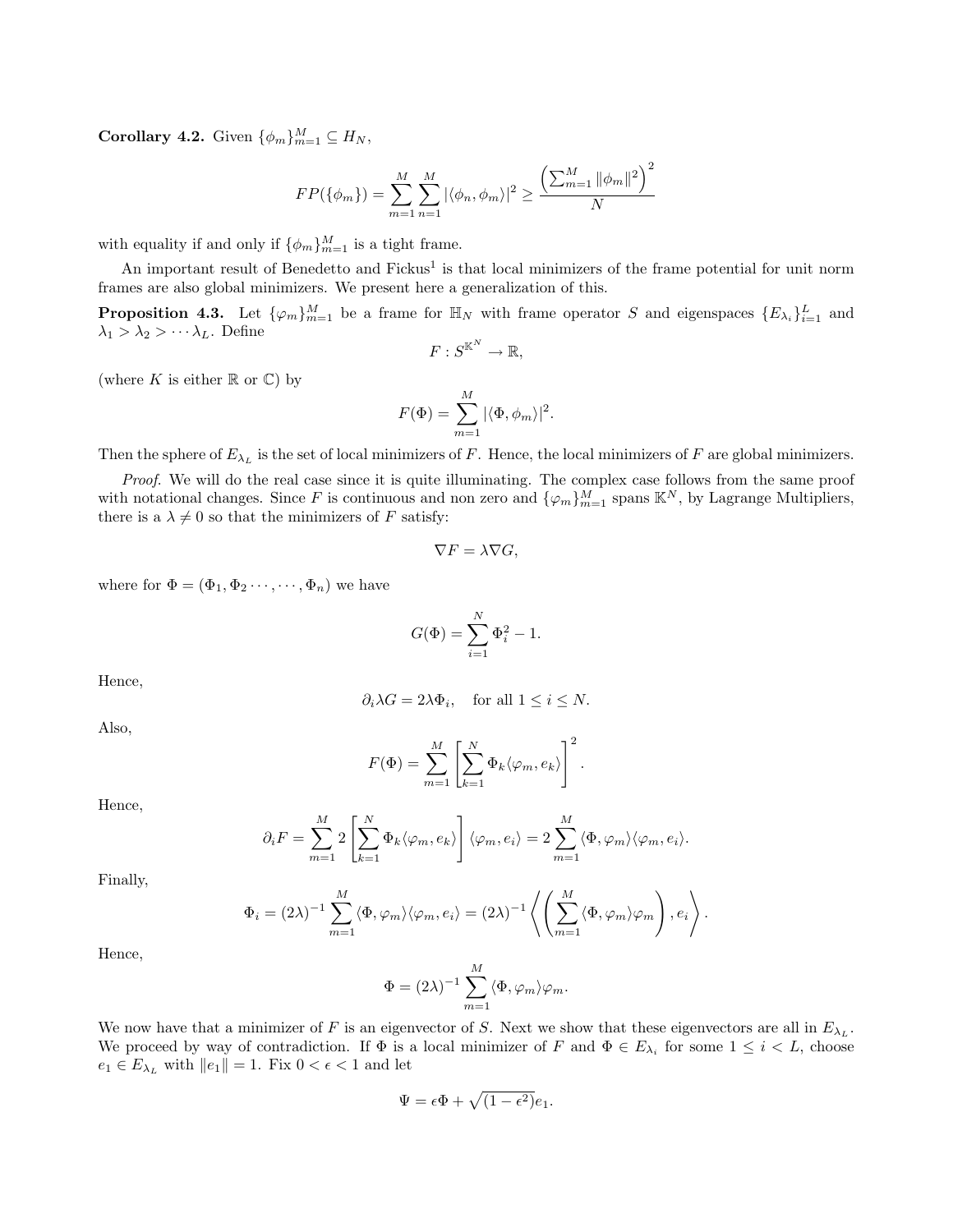So  $\|\Psi\|=1$  and

$$
F(\psi) = \sum_{m=1}^{M} |\langle \Psi, \varphi_m \rangle|^2 = \epsilon^2 \lambda_i + (1 - \epsilon^2) \lambda_L < \lambda_i = F(\Phi).
$$

This contradiction completes the proof.  $\square$ 

**Definition 4.4.** A frame  $\{\varphi_m\}_{m=1}^M$  for  $\mathbb{H}_N$  with frame operator S is called a FF-critical sequence if each  $\phi_m$  is an eigenvector for S.

We now have,

**Proposition 4.5.** If  $\{\varphi_m\}_{m=1}^M$ ,  $M \geq N$  is a sequence of vectors in  $\mathbb{H}_N$  with frame operator S over its span, and  $\phi_i$  is a local minimizer for the frame potential over the set:

$$
\Omega = \{ \{\varphi_m\}_{m \neq i} \cup \{\Phi\} \mid \Phi \in \mathbb{H}_N \text{ and } \|\Phi\| = \|\varphi_i\| \},\
$$

then  $\varphi_i$  is an eigenvector for S. Hence, any locally minimal sequence for the frame potential over  $\Omega$  is an FF-critical sequence. Moreover, any minimizer for the frame potential over  $\Omega$  must span  $\mathbb{H}_N$ .

*Proof.* An obvious compactness argument guarantees that there is some sequence  $\{\varphi_m\}_{m=1}^M \in \Omega$  which minimizes the frame potential. It is not clear, and will be addressed at the end of the proof, that the minimizers span the space  $\mathbb{H}_N$ . We note that:

$$
FP(\{\{\varphi_m\}_{m\neq i} \cup \{\Phi\}) = \sum_{n,m\neq i} |\langle \varphi_n, \varphi_m \rangle|^2 + |\langle \Phi, \Phi \rangle|^2 + 2 \sum_{m\neq i} |\langle \Phi, \varphi_n \rangle|^2
$$
  
= 
$$
FP(\{\varphi_m\}_{m\neq i}) + 2F(\{\Phi\}) - \|\varphi_i\|^4,
$$

where

$$
F(\{\Phi\}) = \sum_{m \neq i} |\langle \Phi, \varphi_m \rangle|^2.
$$

It follows that the minimizers of FP over  $\Omega$  are the minimizers of F. By Proposition 4.3,  $\varphi_i$  is an eigenvector for  $\{\varphi_m\}_{m\neq i}$  with eigenvalue say  $\lambda$ . Now,

$$
\sum_{m=1}^{M} \langle \varphi_i, \varphi_m \rangle \varphi_m = \sum_{m \neq i} \langle \varphi_i, \varphi_m \rangle \varphi_m + \langle \varphi_i, \varphi_i \rangle \varphi_i
$$

$$
= \lambda \varphi_i + ||\varphi_i||^2 \varphi_i = (\lambda + ||\varphi_i||^2) \varphi_i.
$$

Suppose  $\{\varphi_m\}_{m=1}^M \in \Omega$  is a minimizer for the frame potential over  $\Omega$ . We proceed by way of contradiction. Suppose span  $\{\varphi_m\}_{m=1}^M \neq \mathbb{H}_N$ . Let S be the frame operator for  $\{\varphi_m\}_{m=1}^M$  over its span with eigenspaces  $\{E_{\lambda_i}\}_{i=1}^L$ . By the first part of the proof, the vectors  $\phi_m$  sit in the  $E_{\lambda_i}$ . For every  $1 \leq j \leq L$  let  $I_j = \{m \mid \phi_m \in E_{\lambda_i}\}$ . If  $\{\psi_m\}_{m=1}^M$  is a  $\lambda$ -tight frame, it is known (and a simple calculation to verify) that  $\|\psi_i\|^2 \leq \lambda$  and  $\|\psi_i\|^2 = \lambda$  if and only if  $\psi_i \perp$  span  $\{\psi_m\}_{m\neq i}$ . Now, since  $M \geq N$  and span  $\{\varphi_m\}_{m=1}^M \neq H_N$ , it follows that there is a  $1 \leq j \leq L$ so that  $|I_j| > \dim E_{\lambda_j}$ . Hence, there is some  $i \in I_j$  with  $\|\varphi_i\|^2 < \lambda_j$ . Now choose  $e_1 \in \mathbb{H}_N$  with  $\|e_1\| = 1$  and  $e_1 \perp \{\varphi_m\}_{m=1}^M$ . Define  $\{\psi_m\}_{m=1}^M \in \Omega$  by:  $\psi_m = \phi_m$  for all  $1 \leq m \neq i \leq M$  and let  $\psi_i = ||\varphi_i||e_1$ . We will obtain a contradiction by showing that  $FP({\{\psi_m\}}_{m=1}^M) < FP({\{\varphi_m\}}_{m=1}^M)$ .

$$
FP(\{\psi_m\}_{m=1}^M) = FP(\{\psi_m\}_{m\neq i} + \|\psi_i\|^4)
$$
  
\n
$$
= FP(\{\varphi_m\}_{m\neq i}) + \|\varphi_i\|^4
$$
  
\n
$$
= \sum_{n,m\neq i} |\langle\varphi_n, \varphi_m\rangle|^2 + \|\varphi_i\|^4
$$
  
\n
$$
= \sum_{n,m=1}^M |\langle\varphi_n, \varphi_m\rangle|^2 + \|\varphi_i\|^4 - 2 \sum_{n=1}^M |\langle\varphi_i, \varphi_n\rangle|^2 + \|\varphi_i\|^4
$$
  
\n
$$
= FP(\{\varphi_m\}_{m=1}^M) + 2\|\varphi_i\|^4 - 2\lambda_j \|\varphi_i\|^2
$$
  
\n
$$
= FP(\{\varphi_m\}_{m=1}^M) + 2\|\varphi_i\|^2 (\|\varphi_i\|^2 - \lambda_j) < FP(\{\varphi_m\}_{m=1}^M).
$$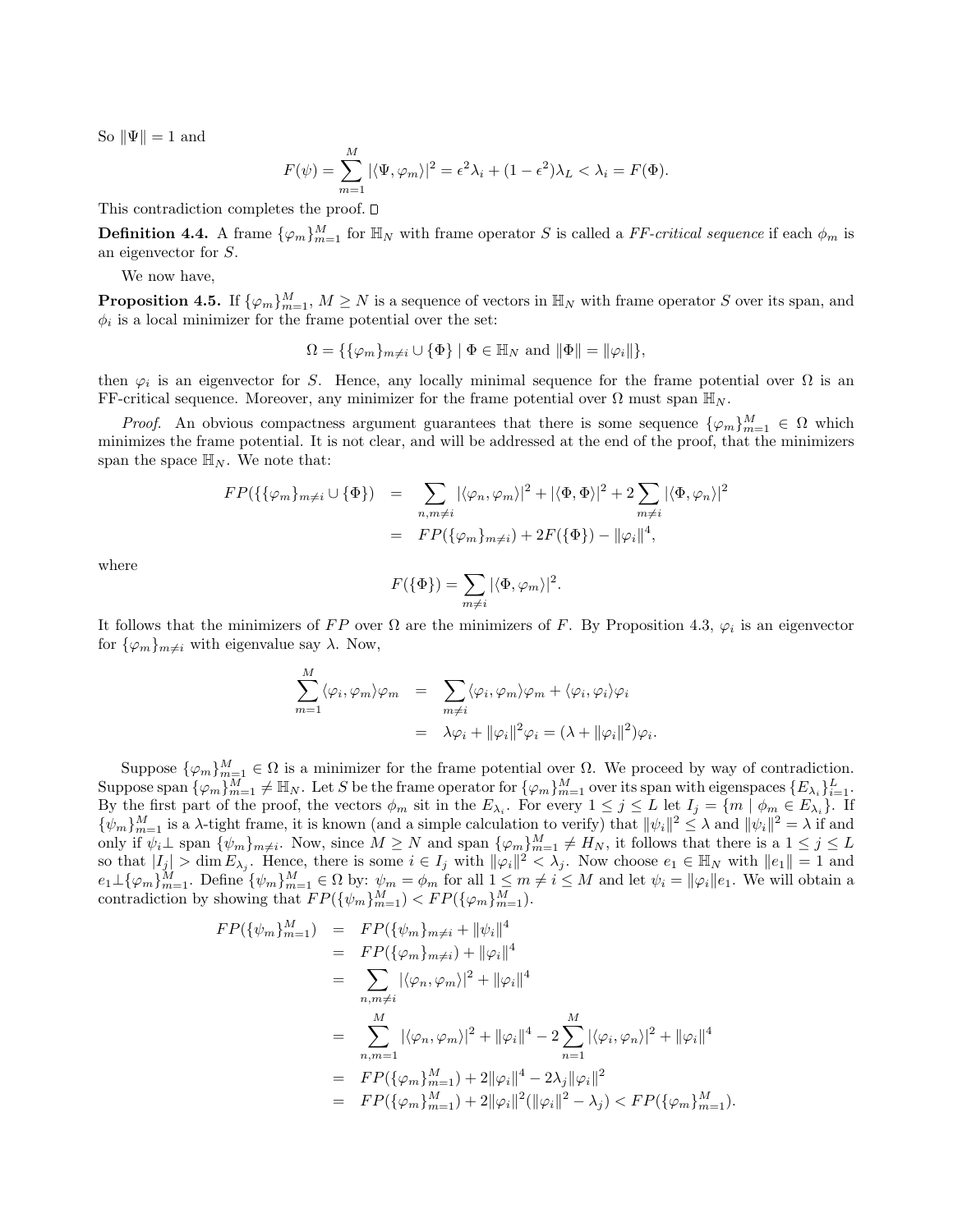This contradiction completes the proof of the Theorem.  $\square$ 

The previous proposition gives a fairly exact form for local minimizers of the frame potential.

### **5. THE WEIGHTED FRAME FORCE (POTENTIAL)**

Though the frame potential is the potential energy contained within a system of points of equal weight on spheres of varying radii, we form an equivalent situation by considering points of varying weight all lying on a common sphere.

**Definition 5.1.** Let S denote the unit sphere in  $\mathbb{R}^N$ .

• The *weighted frame force* is

$$
WFF : [0, \infty) \times [0, \infty) \times S \times S \to \mathbb{R}^N,
$$
  

$$
WFF(w_m, w_n, \psi_m, \psi_n) = 2w_m w_n \langle \psi_m, \psi_n \rangle (\psi_m - \psi_n).
$$

• The *weighted frame potential* is

$$
WFP({w_m}_{m=1}^M,{\psi_m}_{m=1}^M)=\sum_{m=1}^M\sum_{n=1}^M w_m w_n |\langle \psi_m, \psi_n \rangle|^2.
$$

We write,

$$
WFP({a_m^n}_m)_{m=1}^M, {\psi_m}_m^{M}_{m=1}) = FP({\phi_m}_m)_{m=1}^M)
$$

Thus, we shall no longer view the frame potential as the total potential energy of a system of points of mass 1 restricted to spheres of radius  $a_m$ . Rather, it shall be perceived more naturally as the energy of a system of points of masses  $a_m^2$  restricted to a single sphere of radius 1.

In our situation, the points experiencing the frame force are constrained to move upon spheres. Therefore, only the components of the frame force acting upon a point which are tangent to the surface of the sphere at that point make a contribution to the frame potential. Thus, given  $\phi_m, \phi_n \in \mathbb{R}^N$  with  $\|\phi_m\| = a_m$ , we wish to explicitly find the component of  $FF(\phi_m, \phi_n)$  which lies tangent to the sphere of radius  $a_m$  at  $\phi_m$ . Of course, to find the tangential component, we need only subtract the normal component from the whole. And since the surface in question is a sphere, the normal component of the force is simply the projection of the force onto the line passing through  $\phi_m$ , i.e.

$$
\frac{\langle FF(\phi_m, \phi_n), \phi_m \rangle}{\langle \phi_m, \phi_m \rangle} \phi_m.
$$

We therefore simplify

$$
FF(\phi_m, \phi_n) - \frac{\langle FF(\phi_m, \phi_n), \phi_m \rangle}{\langle \phi_m, \phi_m \rangle} \phi_m
$$
  
=  $\langle \phi_m, \phi_n \rangle (\phi_m - \phi_n) - \langle \phi_m, \phi_n \rangle \frac{(\phi_m, \phi_m) - \langle \phi_m, \phi_n \rangle}{\langle \phi_m, \phi_m \rangle} \phi_m$   
=  $\langle \phi_m, \phi_n \rangle \left( \frac{\langle \phi_m, \phi_n \rangle}{\langle \phi_m, \phi_m \rangle} \phi_m - \phi_n \right).$ 

This leads us to:

**Proposition 5.2.** Given a sequence  $\{\phi_m\}_{m=1}^M \subseteq \mathbb{R}^N$  with  $\|\phi_m\| = a_m$ , the following are equivalent

- 1.  $\{\phi_m\}_{m=1}^M$  is a tight frame for  $\mathbb{R}^N$ ,
- 2.  $\sum_{m=1}^{M} FF(\phi, \phi_m)=0$  for  $\phi \in \mathbb{R}^N$ ,
- 3.  $\sum_{m=1}^{M} FF(w, a_m^2, \phi, \phi_m) = 0$  for all  $\phi \in S^{(N-1)}$ .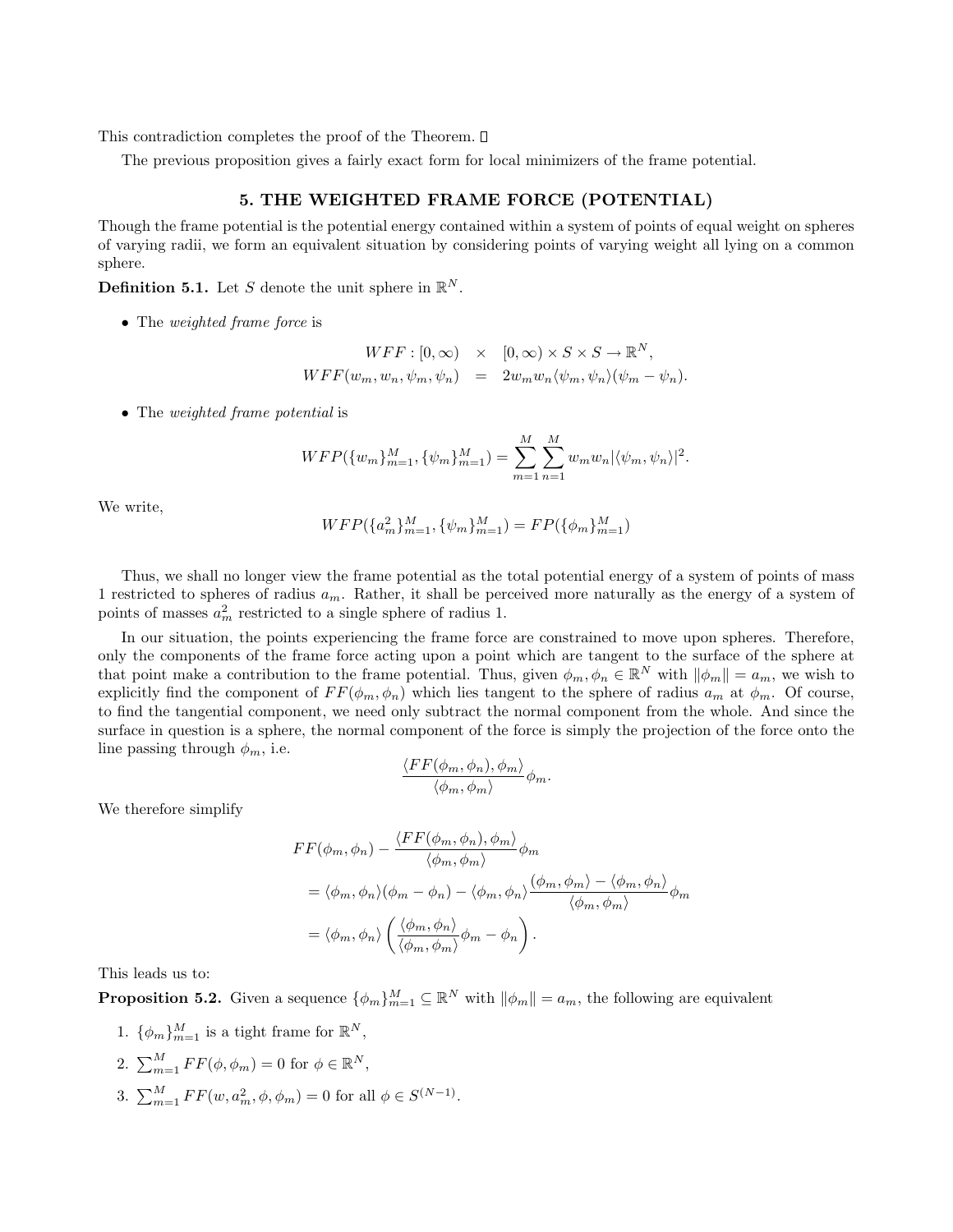## **6. MINIMIZERS OF THE WEIGHTED FRAME POTENTIAL**

To identify the minimizers of the weighted frame potential, we need an observation about decreasing sequences of positive numbers. Basically, this result compares the terms of the sequence to the dimensional average of the following terms.

**Proposition 6.1.** Given any sequence  $\{a_m\}_{m=1}^M \subset \mathbb{R}$  with  $a_1 \geq \cdots \geq a_M \geq 0$ , and any  $N \leq M$ , there is a unique index  $N_0$  with  $1 \leq N_0 \leq N$ , such that the inequality

$$
a_n > \frac{\sum_{m=n+1}^{M} a_m}{N-n}
$$
\n<sup>(1)</sup>

holds for  $1 \leq m < N_0$ , while the opposite inequality

$$
a_n \le \frac{\sum_{m=n+1}^{M} a_m}{N-n} \tag{2}
$$

holds for  $N_0 \leq m \leq N$ .

*Proof.* Let  $I = \{n : (N-n)a_n \leq \sum_{m=n+1}^{M} a_m\}$ . Now  $N \in I \neq \emptyset$ . Also, if  $n \in I$  then  $n+1 \in I$  as the following shows:

$$
[N - (n+1)]a_{n+1} = -a_{n+1} + (N - n)a_{n+1}
$$
  
\n
$$
\leq -a_{n+1} + (N - n)a_n
$$
  
\n
$$
\leq -a_{n+1} + \sum_{m=n+1}^{M} a_M
$$
  
\n
$$
= \sum_{m=n+2}^{M} a_m
$$

Letting  $N_0$  be the minimum index in I completes the proof.  $\square$ 

**Corollary 6.2.** Let  $a_1 \le a_2 \ge \cdots \ge a_M > 0$  and  $N \le M$ . The following are equivalent:

1. For all  $1 \leq d < N$ ,

$$
a_d^2 \le \frac{\sum_{m=d+1}^{M} a_m^2}{N-d}
$$

2.  $\sum_{m=1}^{M} a_n^2 \geq Na_1^2$ 3. If  $\lambda = \sqrt{\frac{N}{\sum_{m=1}^{M} a_m^2}}$ , then  $\lambda a_m \leq 1$ , for all  $1 \leq m \leq M$ .

Moreover, if  $\{\phi_m\}_{m=1}^M$  is a tight frame for  $H_N$  with  $\|\phi_1\| \ge \|\phi_2\| \ge \cdots \ge \|\phi_M\|$ , then  $\{\|\phi_m\|^2\}_{m=1}^M$  satisfies 1-3 above.

*Proof.* For 1 implies 2, let  $d = 1$  in 1. 2 implies 1 follows from Proposition 4.1 since 2 implies that  $N_0 = 1$ . The equivalence of 1 and 3 is immediate.

For the *moreover* part, let  $\{e_n\}_{n=1}^M$  be an orthonormal basis for  $H_N$  with  $\phi_1 = a_1 e_1$ . Then

$$
\|\phi_1\|^2 \le \sum_{m=1}^M |\langle \phi_m, e_1 \rangle|^2 = \frac{\text{Tr}S}{N} = \frac{\sum_{m=1}^M \|\phi_m\|^2}{N}
$$

 $\Box$ 

We call 1 in the above proposition the *fundamental inequality for tight frames*.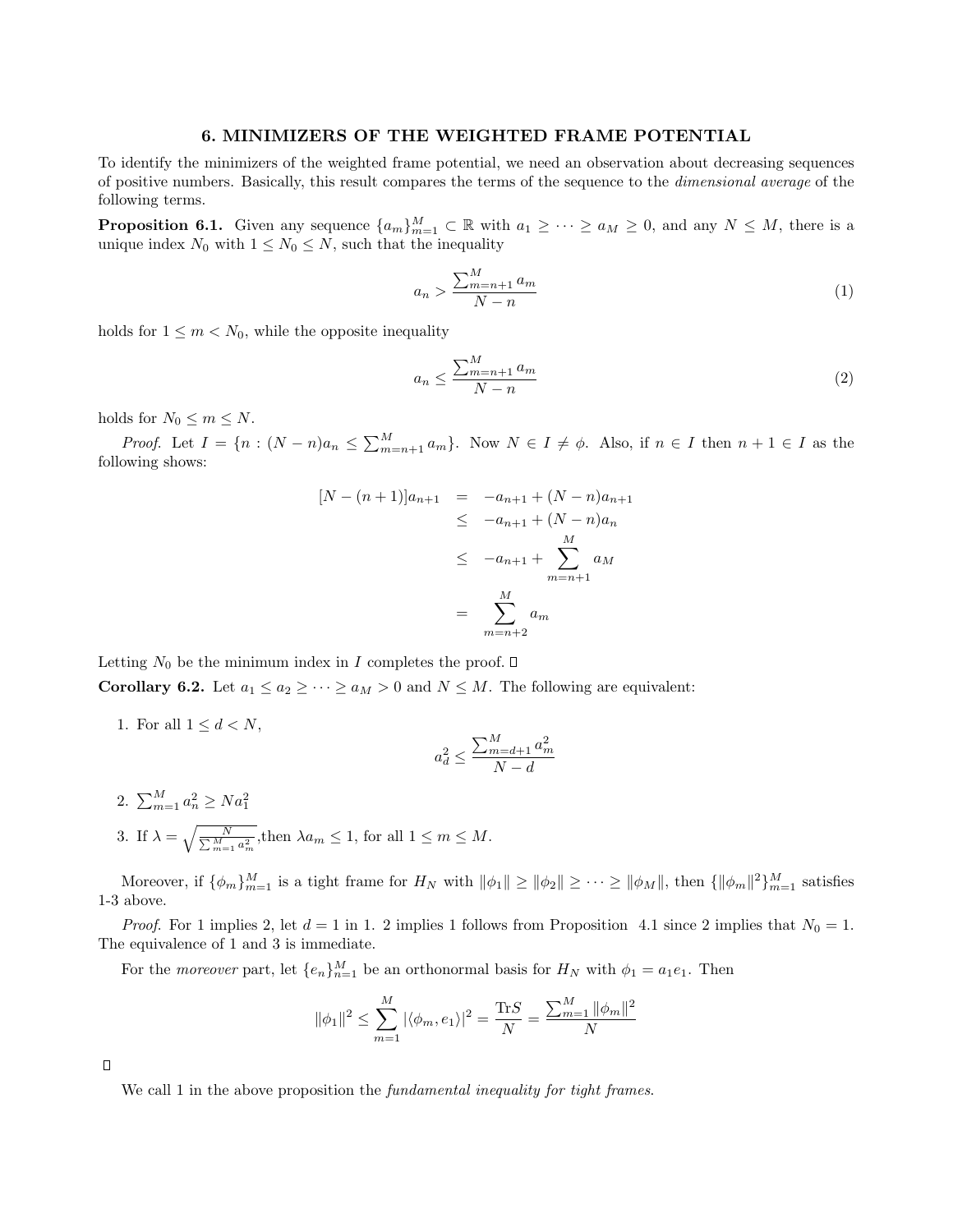The proof of the next theorem is a serious piece of work relying heavily on a deep intuitive understanding of the frame potential, and so we refer the reader to<sup>2</sup> for the details.

We will denote by  $S(a_1, \dots, a_m)$  the product of spheres in  $\mathbb{R}^N$  of radii  $\{a_1, \dots, a_m\}$ .

**Theorem 6.3.** Given a sequence  $a_1 \ge a_2 \ge \cdots \ge a_M > 0$  and any  $N \le M$ , let  $N_0$  be the smallest index n for which

$$
a_n^2 \le \frac{\sum_{m=n+1}^M a_m^2}{N-n}
$$

holds. Then any local minimizer of the frame potential

$$
FP: S(a_1, \cdots, a_m) \to \mathbb{R}
$$

is of the form

$$
\{\phi_m\}_{m=1}^M = \{\phi_m\}_{m=1}^{N_0-1} \cup \{\phi_m\}_{m=N_0}^M
$$

where  $\{\phi_m\}_{m=1}^{N_0=1}$  is an orthogonal set for whose orthogonal complement  $\{\phi_m\}_{m=N_0}^M$  forms a tight frame.

An important consequence of Theorem 6.3 is that we can only get tight frames for  $H_N$  when  $N_0 = 1$ . This case can be summarized as:

**Corollary 6.4.** Fix  $N \leq M$  and  $a_1 \geq a_2 \geq \cdots \geq a_M > 0$ . The following are equivalent:

- 1. There is tight frame  $\{\phi_m\}_{m=1}^M$  for  $H_n$  satisfying  $\|\phi_m\| = a_m$ , for all  $1 \leq m \leq M$ .
- 2.  ${a_m}_{m=1}^M$  satisfies the fundamental inequality for tight frames.

As we discussed earlier, local minimizers of the Columb potential are not necessarily global minimizers. However, for the frame potential, we do have that local minimizers are global minimizers. Hence, the characterization of Theorem 6.3 applies to all minimizers and yields the following result from.<sup>2</sup>

**Corollary 6.5.** Given a sequence  $\{a_m\}_{m=1}^M \subset \mathbb{R}$  with  $a_1 \geq \cdots \geq a_M > 0$ , and any  $N \leq M$ , let  $N_0$  denote the smallest index  $n$  such that

$$
a_n^2 \le \frac{\sum_{m=n+1}^M a_n^2}{N-n}
$$

holds. Then, for the frame potential  $FP : S(a_1, \dots, a_M) \to \mathbb{R}$ ,

- 1. The minimal value is  $\sum_{m=1}^{N_0-1} a_m^4 + \frac{(\sum_{m=N_0}^{M} a_m^2)^2}{N-N_0+1}$ .
- 2. Any local minimizer is a global minimizer.
- 3. The minimizers are precisely those sequences where  $\{\phi_m\}_{m=1}^{N_0-1}$  is an orthogonal set for whose orthogonal complement  $\{\phi_m\}_{m=N_0}^M$  forms a tight frame.

## **7. CONCLUDING REMARKS**

Finite tight frames are fundamental for a broad spectrum of frame applications. Until now it was thought that such frames were sparse and they could not be constructed for many applications. This paper, $\alpha$  combined with a considerable number of recent refinements<sup>3–8</sup> shows that actually tight frames are everywhere and can be *custom* built for most applications.